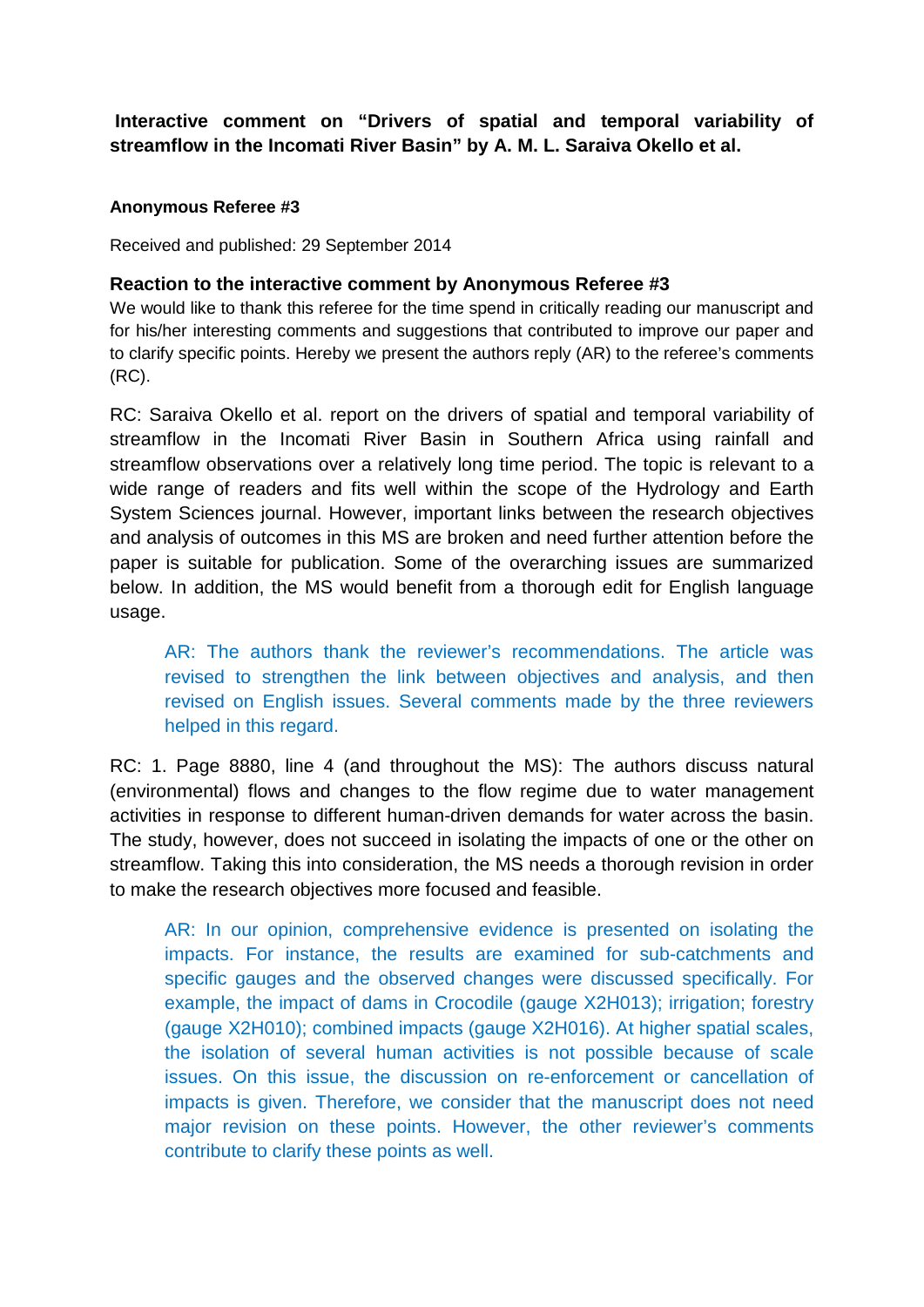RC: 2. Page 8881, lines 20-27: The discussion of climate change impacts on hydrology are somewhat irrelevant, as the MS does not really provide a focused investigation of these. Investigating projected impacts such as decreased rainfall events would require analysis of sub-daily data, if the authors mean decreased rainfall duration. If number of rainy days is meant, however, this could be investigated from the relatively long time series of daily rainfall data that the authors have analyzed. However, this is not clearly addressed and instead the IHA methodology is followed without much justification on how it contributes to addressing the research questions of the study.

AR: We acknowledge that the analysis of sub-daily data on rainfall is important to further understand how rainfall intensity and other extremes have changed over time. This will be subject of further research. However, the manuscript's main focus was to understand the changes occurring on streamflow, therefore the analysis of rainfall data was conducted only at monthly and annual scales to assess if there were trends at this level corresponding to the streamflow trends. The explanation about the IHA methodology was improved in the manuscript, as well as the reason why specific methods were chosen.

RC: 3. Page 8882, lines 19-26: Generally, the research objectives then need to be followed by a focused methodology for answering these. This is not well achieved in the current MS version. What is needed is an explanation for the observed trends in streamflow, but not in rainfall. Land use changes appear to have contributed substantially to this but there is no mention of other variables such as temperature and humidity, for example, which could also have a pronounced effect on streamflow. Even the links with land use changes are not investigated in sufficient detail in order to draw the relevant conclusions and possibly this is one of the reasons for the authors struggling to interpret the outcomes from this study in the final sections.

AR: The authors have revised the manuscript, based on the suggestions of all referees to strengthen the link between research objectives, methodology, results and conclusions. The main focus of the paper is to look at drivers of streamflow trends observed. Climate can be one of the major drivers, particularly precipitation. The analysis of other climatic factors is also relevant, but was beyond the scope of the current analysis. The authors strived to establish links between trends identified and land use changes that occurred, however, some changes occurred well beyond the period of analysis (1970- 2011). Therefore only secondary data about land use changes was available, but this already gives strong evidence of the importance of land use changes.